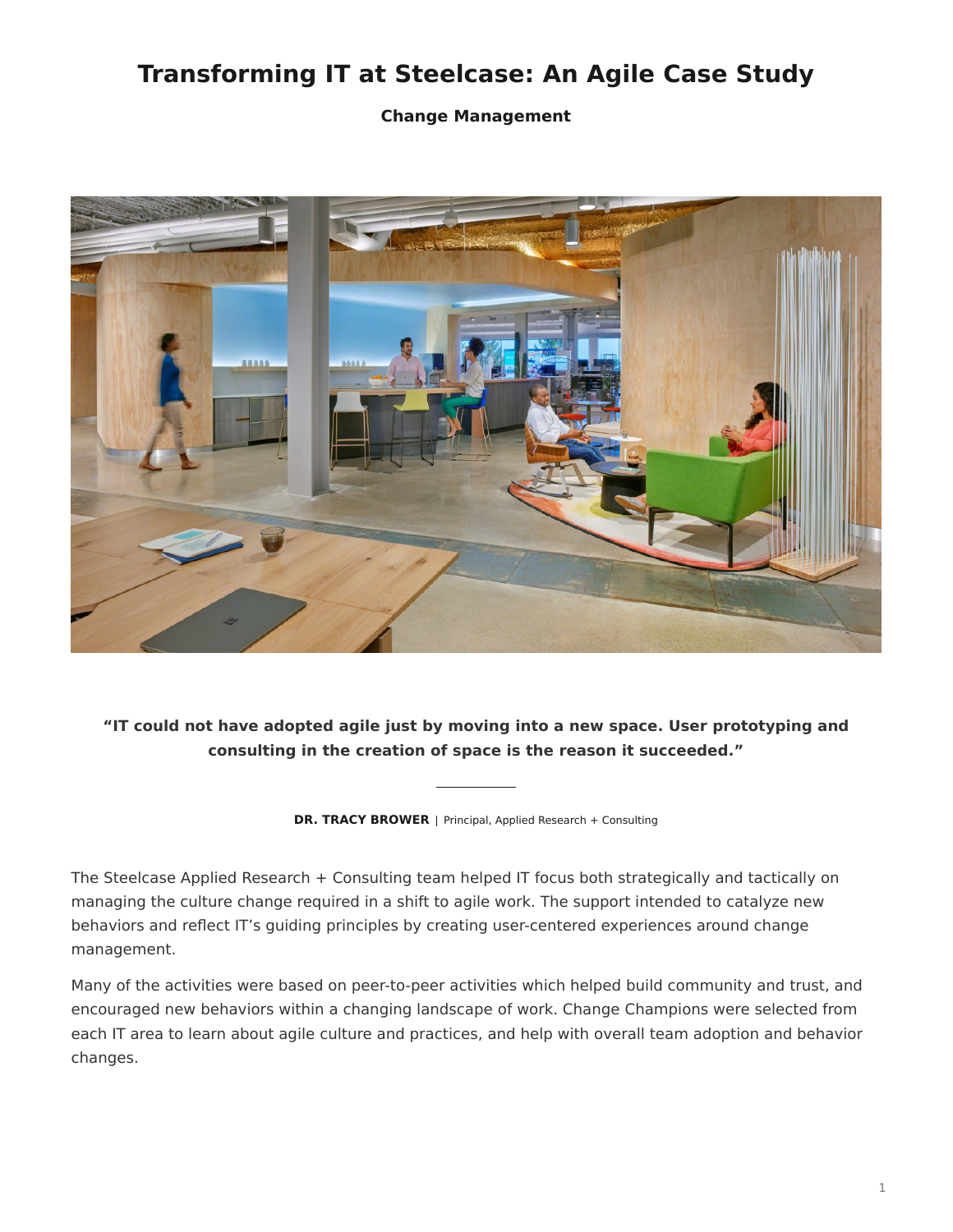The approach to culture change used a variety of tactics to complement and build upon one another. A strategic approach looked at change management tactics through three different lenses including how people relate to each other, how they relate to their use of space and how they exchange information.



## **RELATING TO EACH OTHER**

- Team ritual workshops engaged teams in developing intentional ways to connect.
- Meet your neighbor "speed dating" encouraged community.
- "Making connections" lunches nurtured relationships.
- Video interviews and peer-to-peer sharing of experiences built trust.
- Neighborhood Association planned fun, social, learning events and socialized floor protocol.

### **RELATING TO SPACE**

- Photo journal sharing and cardboard spatial prototypes empowered teams to change their space and share with peers as changes happened.
- Change Champion workshops had peers who first moved into the space introduce their colleagues to the new space.
- Creating an engaging and fun move-in experience complete with a masseuse and dog-day-at-work supported a more informal, comfortable atmosphere.
- Hosting customers from inside and outside Steelcase created a sense of pride.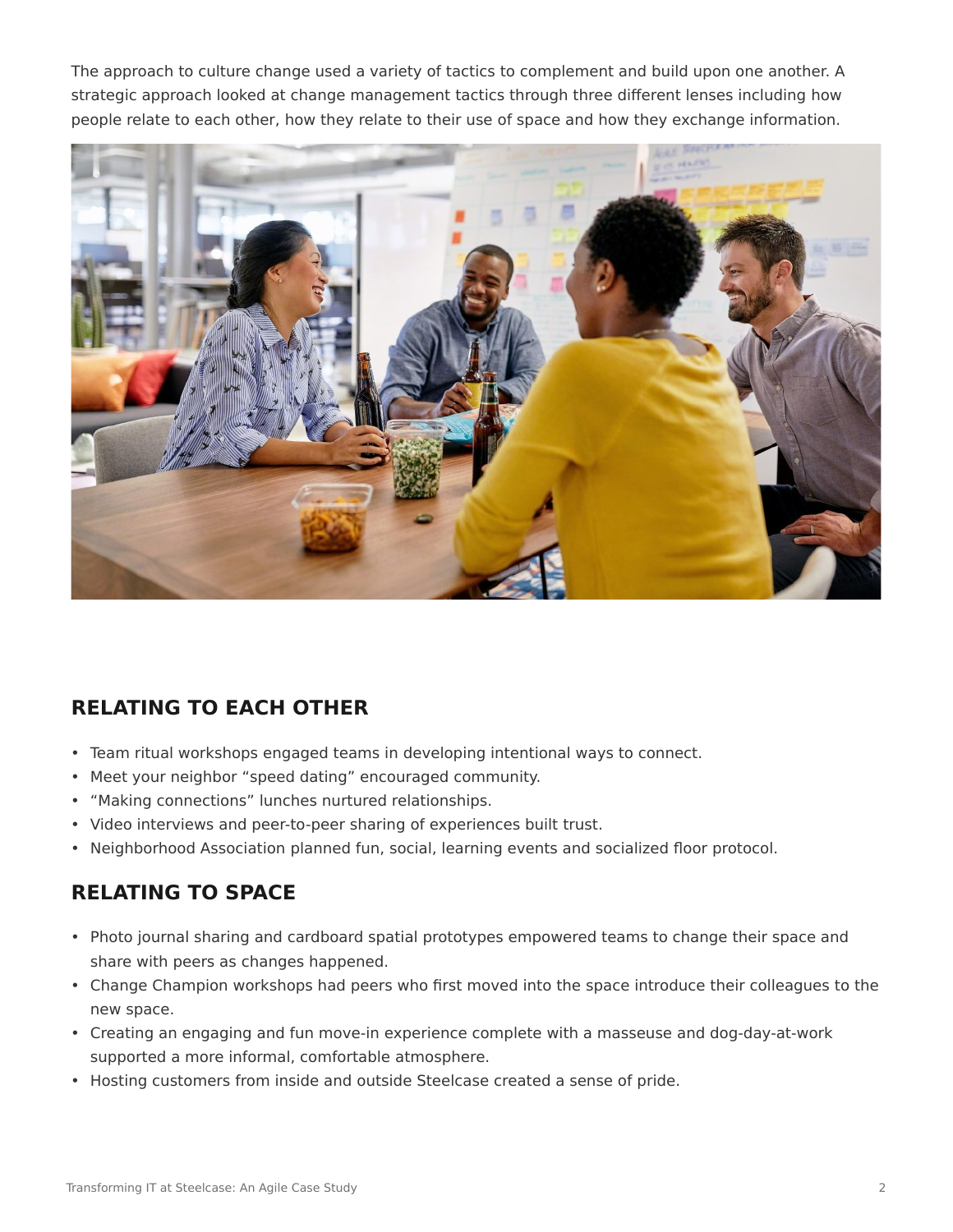• United Way events during move-in connected people to a social purpose.



### **EXCHANGING INFORMATION**

- CIO staff meetings and open forums kept people informed.
- Intranet site provided access to leader messages and employee blogs, photos and videos.
- Communication helped ensure consistency from team-to-team and leader-to-leader.
- Creating an agile Community of Practice invited voices from around the organization to learn and share as the project developed.
- A specific measurement plan mapped how the space and the experience would be studied and improved.

#### **NEXT CHAPTER** - [Key Insights](https://www.steelcase.com/eu-en/research/articles/agile-case-study-key-insights/) **PREVIOUS CHAPTER** - [Leadership + Communication](https://www.steelcase.com/eu-en/research/articles/agile-case-study-leadership-communication/)

[Table of Contents](https://www.steelcase.com/eu-en/research/articles/agile-case-study/)

**[+About Steelcase](https://www.steelcase.com/eu-en/about/steelcase/our-company/)**